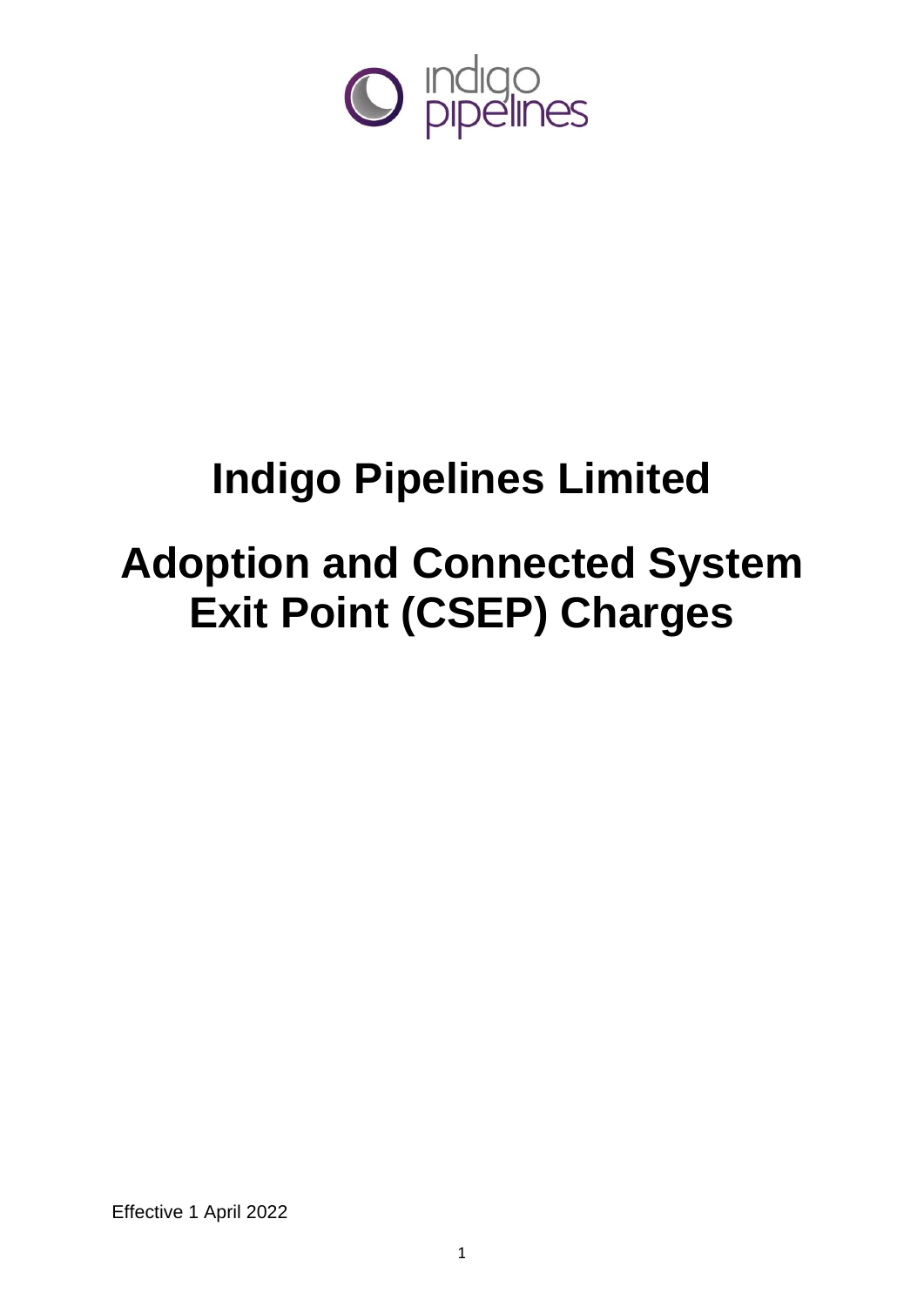## **Contents**

## <span id="page-1-0"></span>**Introduction**

The following Charging Statement sets out the principles and methods used to determine charges for Gas Distribution Connection Services for adopting Networks / Connections off our gas mains and for providing Connected System Exit Points for other Licensed Gas Transporters, in accordance with our Gas Transporters Licence Condition 4b.

Indigo Pipelines Limited is committed to delivering the best possible service to our consumers. The operation of Indigo Pipelines' network assets has been contracted to SSE Energy Solutions, a trading name of SSE Utility Solutions Ltd, part of SSE plc. SSE is a major utility with many years of experience building and operating public gas networks.

Indigo Pipelines aims to recover those costs it reasonably expects to incur when we provide connection services via our contractor SSE Energy Solutions.

Charges reflect the cost of labour, materials and any other expenses required to carry out the work of the customer's requirements. Each cost element will include an appropriate level of overhead.

## **Important Information**

This Charging Statement replaces any statement previously published by Indigo Pipelines under its current or former name of SSE Pipelines Limited.

All adoptions are provided without the provision of a Meter. To allow gas to flow a gas meter must be installed. To arrange the installation of a gas meter you must appoint a licensed Gas Supplier, you can obtain a list of Licensed Gas Suppliers by contacting Ofgem.

Quotations are provided based on information supplied by the requestor; if this information is found to be incorrect, Indigo Pipelines reserves the right to make an additional charge for the inaccuracy.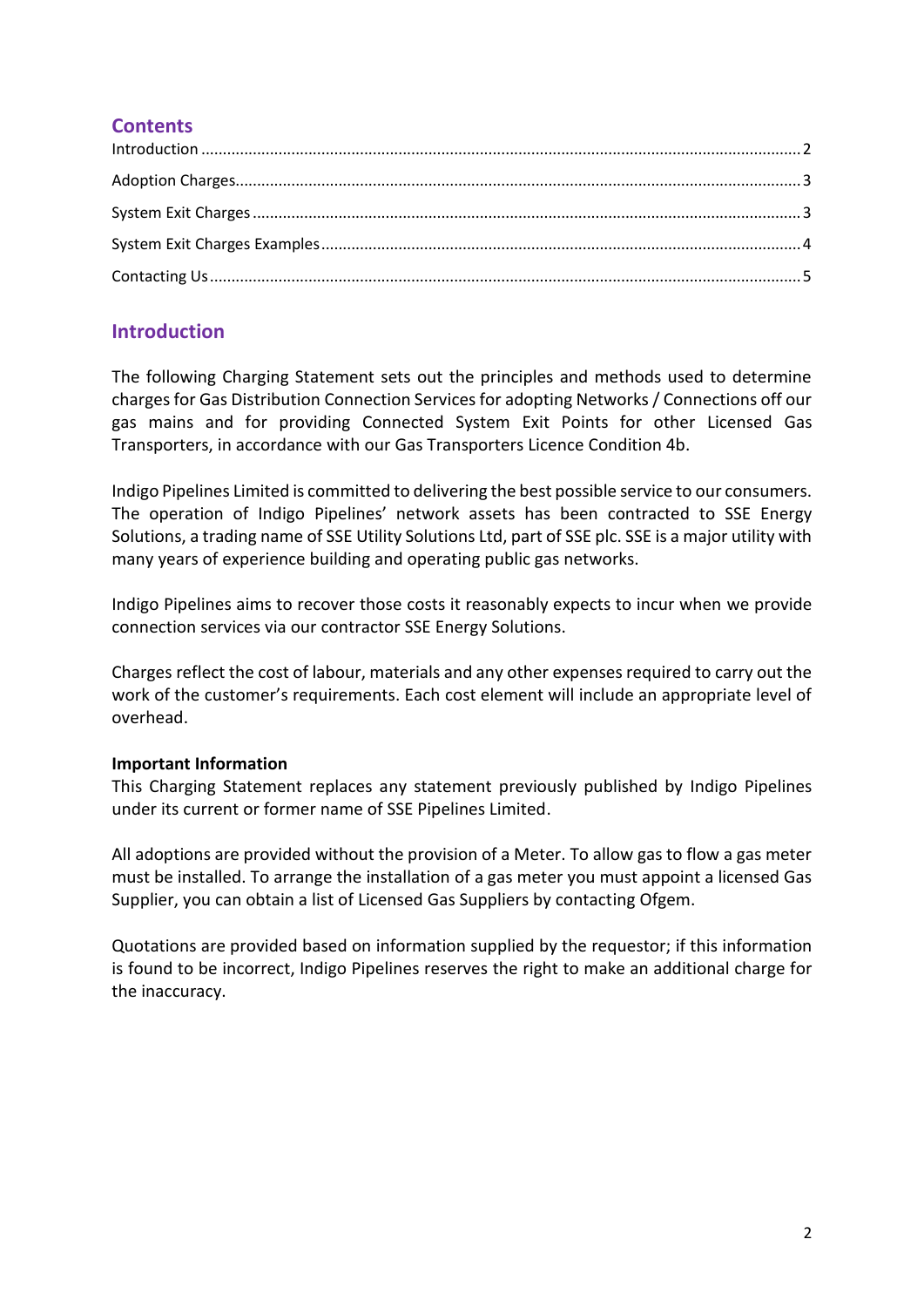## <span id="page-2-0"></span>**Adoption Charges**

Adoption of connections/networks by Indigo Pipelines will be free of charge, and the network/connection will become property of Indigo Pipelines following adoption.

Indigo Pipelines and SSE Energy Solutions must be notified prior to any works taking place to confirm that the network has the capacity to supply the gas load required, and to approve the design of the connections/network.

Services must be installed by a suitably qualified person and to the required standard set out by Indigo Pipelines in order to be adopted.

## <span id="page-2-1"></span>**Connected System Exit Point Charges**

Where a Connected System Exit Point is required from an Indigo Pipelines Network by another Licensed Gas Transporter the following charges will apply:

## **Design and Administration Charges**

A £500 flat rate fee for provision of administration and design work will be levied plus one of the applicable charges:

## **Where no reinforcement is required**

Where an Indigo Pipelines network can support a Connected System Exit Point for the requested annual quantity (AQ), we will recover from the requestor the proportionate cost of building the Indigo Pipelines network from which the Connected System Exit Point has been requested, examples are shown over the page.

### **Where reinforcement is required**

Where an Indigo Pipelines network cannot support a Connected System Exit Point for the requested annual quantity (AQ), we will recover from the requestor, the cost of reinforcing our system exit point from the Gas Distribution Network (GDN) plus the proportionate cost of building the Indigo Pipelines network from which the Connected System Exit Point has been requested, examples are shown over the page.

All Quotations are provided excluding Value Added Tax.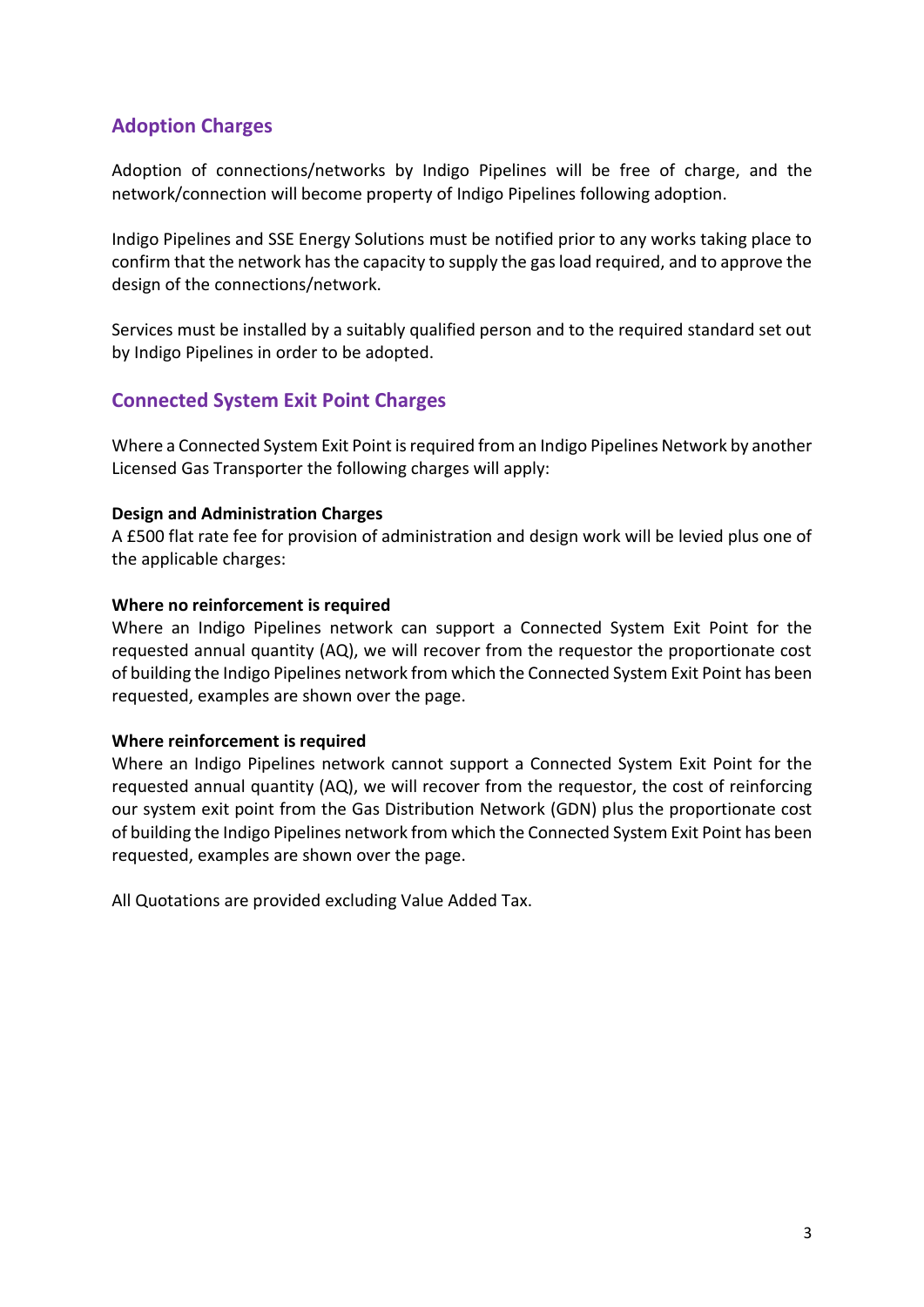## <span id="page-3-0"></span>**Connected System Exit Point Charges - Examples**

## **Example 1**

A new Connected System Exit Point (CSEP) is requested to an existing Indigo Pipelines Network, following investigation the Indigo Pipelines network and CSEP from the GDN can support the requested AQ of 100,000 kWh's per annum.

The cost of providing the original Indigo Pipelines network was £140,000 for a CSEP AQ of 5,500,000 kWh's per annum.

### **Breakdown of Charge**

| Design and Admin Services  | £500.00   |
|----------------------------|-----------|
| Cost of Providing Network* | £2,545.45 |
| Total                      | £3,045.45 |

\* 100,000 (Requested AQ)/ 5,500,000 (Indigo Pipelines Network AQ) x £140,000 (Cost to Build Network)

## **Example 2**

A new Connected System Exit Point (CSEP) is requested to an existing Indigo Pipelines Network, following investigation the Indigo Pipelines network and CSEP from the GDN cannot support the requested AQ of 500,000 kWh's per annum.

The cost of providing the original Indigo Pipelines network was £140000 for a CSEP AQ of 5,500,000 kWh's per annum.

The GDN has quoted £10,000 for reinforcing the Indigo Pipelines Network CSEP.

### **Breakdown of Charge**

| Design and Admin Services  | £500.00    |
|----------------------------|------------|
| Cost of Providing Network* | £12,727.27 |
| <b>Reinforcement Work</b>  | £10,000.00 |
| Total                      | £23,227.27 |